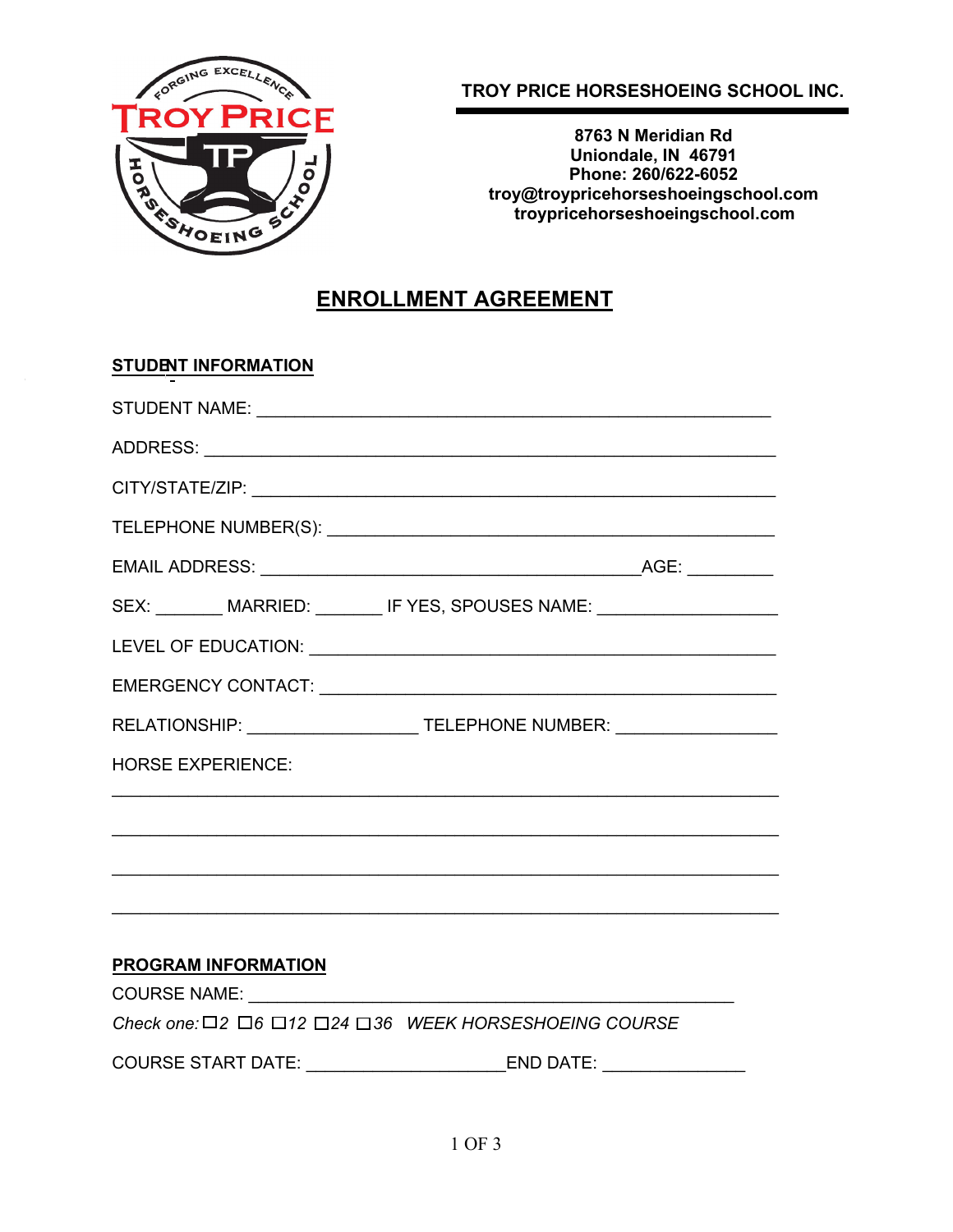## **TUITION**

| TUITION:                      |                          |
|-------------------------------|--------------------------|
| TUITION DEPOSIT:              | (applied toward tuition) |
| TOTAL COST DUE AT START DATE: |                          |

**HOUSING** (*HOUSING IS AVAILABLE AT NO EXTRA CHARGE. TUITION COST REMAINS THE SAME WHETHER HOUSING IS USED OR NOT.)*

\_\_\_\_\_\_\_\_ NEEDED \_\_\_\_\_\_\_\_ NOT NEEDED

## **REFUND POLICY**

- **1. A student is entitled to a full refund if one (1) or more of the following criteria are met:**
	- **(a)** The student cancels the enrollment agreement or enrollment application within six (6) business days after signing.
	- **(b)** The student does not meet the postsecondary proprietary educational institution's minimum admission requirements.
	- **(c)** The student's enrollment was procured as a result of a misrepresentation in the written materials utilized by the postsecondary proprietary educational institution.
	- **(d)** If the student has not visited the postsecondary educational institution prior to enrollment, and, upon touring the institution or attending the regularly scheduled orientation/classes, the student withdrew from the program within three (3) days.
- 2. A student withdrawing from an instructional program, after starting the instructional program at a postsecondary proprietary institution and attending one (1) week or less, is entitled to a refund of ninety percent (90%) of the cost of the financial obligation, less an application/enrollment fee of ten percent (10%) of the total tuition, not to exceed one hundred dollars (\$100).
- 3. A student withdrawing from an instructional program, after attending more than one (1) week but equal to or less than twenty-five percent (25%) of the duration of the instructional program, is entitled to a refund of seventy-five percent (75%) of the cost of the financial obligation, less an application/enrollment fee of ten percent (10%) of the total tuition, not to exceed one hundred dollars (\$100).
- 4. A student withdrawing from an instructional program, after attending more than twentyfive percent (25%) but equal to or less than fifty percent (50%) of the duration of the instructional program, is entitled to a refund of fifty percent (50%) of the cost of the financial obligation, less an application/enrollment fee of ten percent (10%) of the total tuition, not to exceed one hundred dollars (\$100).
- 5. A student withdrawing from an instructional program, after attending more than fifty percent (50%) but equal to or less than sixty percent (60%) of the duration of the instructional program, is entitled to a refund of forty percent (40%) of the cost of the financial obligation, less an application/enrollment fee of ten percent (10%) of the total tuition, not to exceed one hundred dollars (\$100).
- 6. A student withdrawing from an institutional program, after attending more than sixty percent (60%) of the duration of the instructional program, is not entitled to a refund.